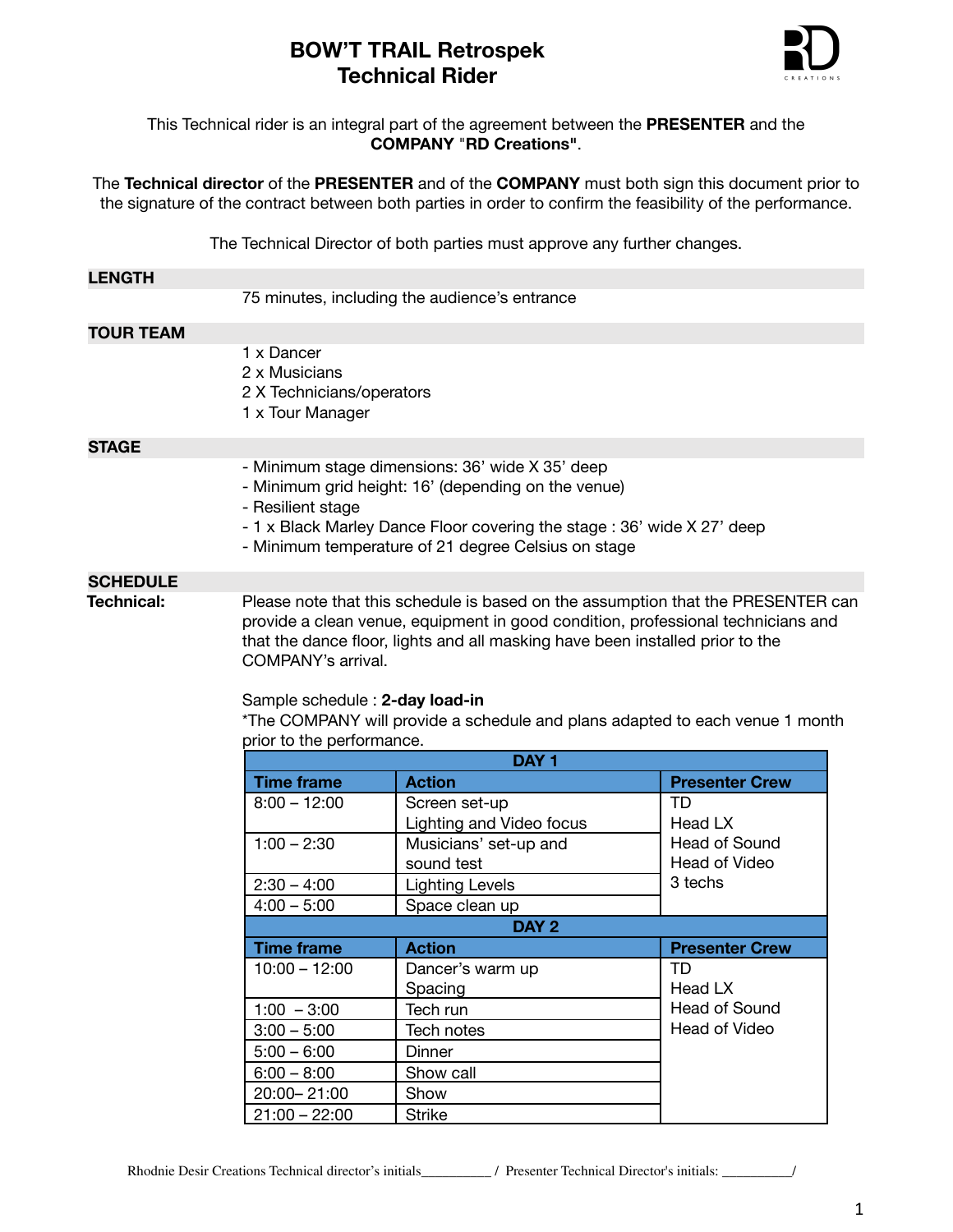

**Show call:** Show call is 2 hours prior to each performance.

**Cleaning:** The stage should be cleaned prior to each performance at the latest during show call.

### **MASKING, SCRIMS, PIPES**

\*Masking will be determined depending on the Venue (German, Italian or Bare walls) to be confirmed by the COMPANY's Technical Director

# **Provided by the PRESENTER***:*

- 4 X 8' pipes on base plate to hold the video screen
- 4 X 10 'pipes to hang the scrims
- Ropes and hardware to hang the scrims from the grid

# **Provided by the COMPANY:**

- 11' X 20' video screen (Aluminium structure with Spandex screen)

- 2 X 10' X 10' black scrims

# **PROJECTION – VIDEO**

# **Provided by the PRESENTER***:*

- 1 x Laser Projector minimum 8.000 Lumens

\*The projector needs to be hung over the stage and its position must be approved by the COMPANY's TD.

# **Provided by the COMPANY:**

- 1 X Laptop 17" to operate Video (*Resolume*) - HDMI Extender, Cat5 Cable

#### **LIGHTING**

\*A lighting plot is attached at the end of this rider

# **Provided by the PRESENTER***:*

#### **Control:**

- 1 X ETC Element lighting board or equivalent (Minimum 2 universes)
- House lights need to be controlled at the booth
- 84 x 2.4 kw dimmers

**Lighting fixtures** (can be replaced by equivalences) :

- 4 x ETC Source 4. 19 degrees
- 13 X ETC Source 4. 26 degrees
- 13 X ETC Source 4. 36 degrees
- 6 X ETC Source 4. 50 degrees
- 1 X ETC Source 4. 70 degrees
- 23 X ETC Source 4. Zoom 25/50
- 14 X Fresnel 1 KW
- 4 X UV light (bar or equivalent)
- 11 X LED Pars Chauvet COLORado 2-Quad Zoom

#### **Rigging:**

- 6 X 4' Booms
- 11 X Floor plates

#### **Provided by the COMPANY:**

Rhodnie Desir Creations Technical director's initials\_\_\_\_\_\_\_\_\_\_ / Presenter Technical Director's initials: \_\_\_\_\_\_\_\_\_\_/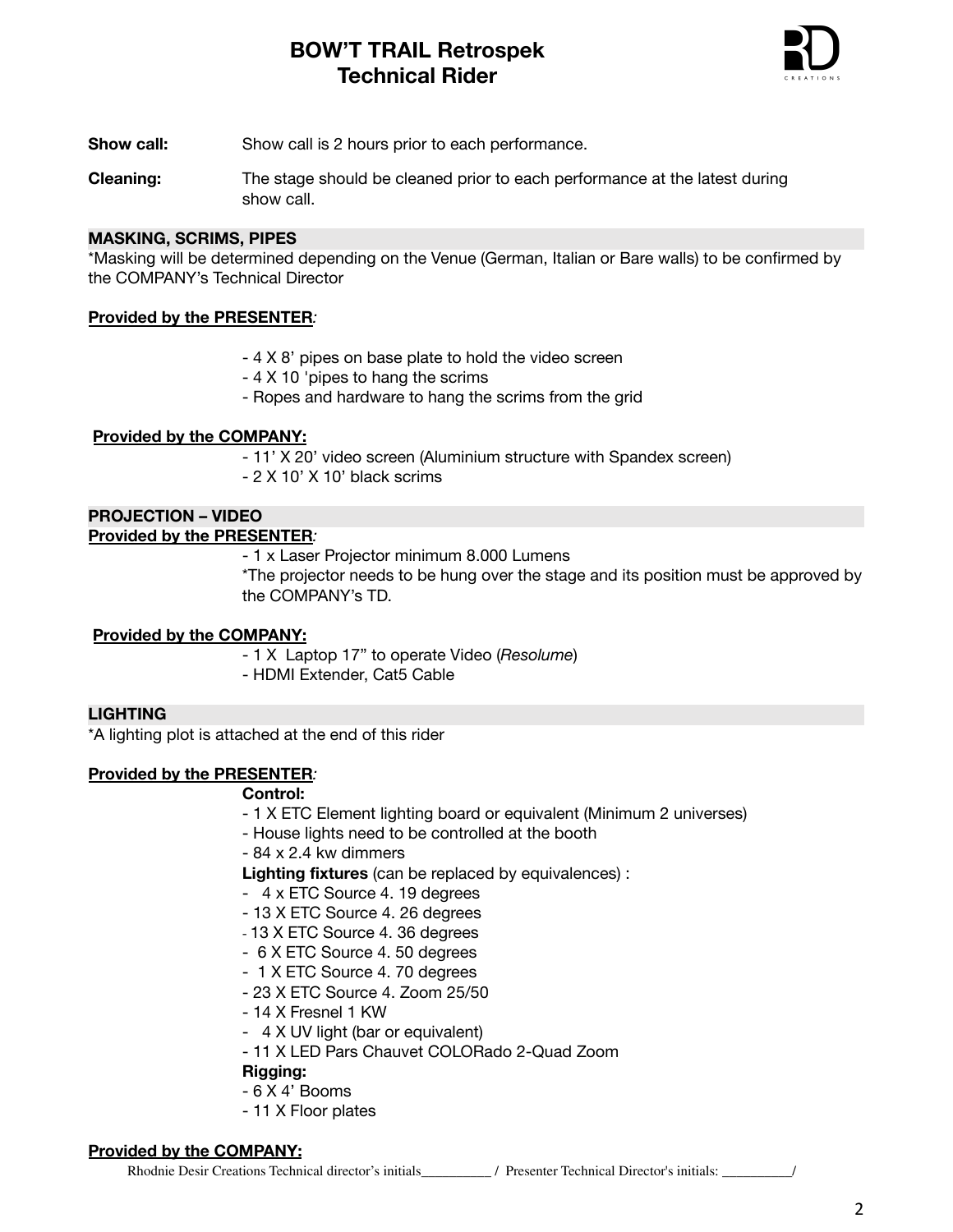

- Wireless DMX system for lighting practicals to be used in the board's 2nd Universe

#### **SOUND**

# **Provided by the PRESENTER***:*

#### **Control:**

- 1 x Digital Console 16 inputs min and 6 aux (prefer console Midas M32 or QL5)

### **Sound system:**

- 1 x left/right system that is adequate for the space
- 1 X subwoofer
- 2 x monitors for Musician
- 4 x monitors for the stage
- 4 x DI mono JDI or similar

# **Microphones:**

- 1 x Mic kit to mic up a drum kit, to be approved by the COMPANY's TD
- -1 Sm 57 on on short boom
- -1 clip Atm35 pu equivalent for the mini harp

#### **Other:**

- 2 x Table to place Laptop and other equipment (Approx 6' wide)
- 2 chairs for musicians on stage
- Adequate cabling

# **Provided by the COMPANY:**

- Instruments (complete drum sets and DJ set)

# **OPERATION**

- The COMPANY provides 1 Lighting technician and 1 Audio/Video technician who also operate the show.

- Extra help may be required to program the lighting board
- The sound and lightning boards and video operation station must be set up side by side. Preferred position is House Centre in the last rows.

# **DRESSING ROOM**

# **Provided by the PRESENTER***:*

- Two (2) dressing rooms that can accommodate 3 artists in total (1 woman, 2 men)

- A wardrobe person to manage the costumes with access to a washer, dryer, iron, ironing board and a steamer.

- The dressing room must include the following: shower, sink and toilet, seats and tables; hangers for clothes: electrical outlets.

- The dressing room should be cleaned before the arrival of the COMPANY and be equipped with adequate lighting and mirror for makeup.

- All these amenities should be located in a safe place and locked when not in use.
- The COMPANY requires towels and water, fruits and dark chocolate.

An ambient temperature between 21 and 23 degrees Celscius must be maintained in the dressing rooms.

# **CONTACT**

**Agent :** Valérie Cusson Cusson Management

Rhodnie Desir Creations Technical director's initials\_\_\_\_\_\_\_\_\_ / Presenter Technical Director's initials: \_\_\_\_\_\_\_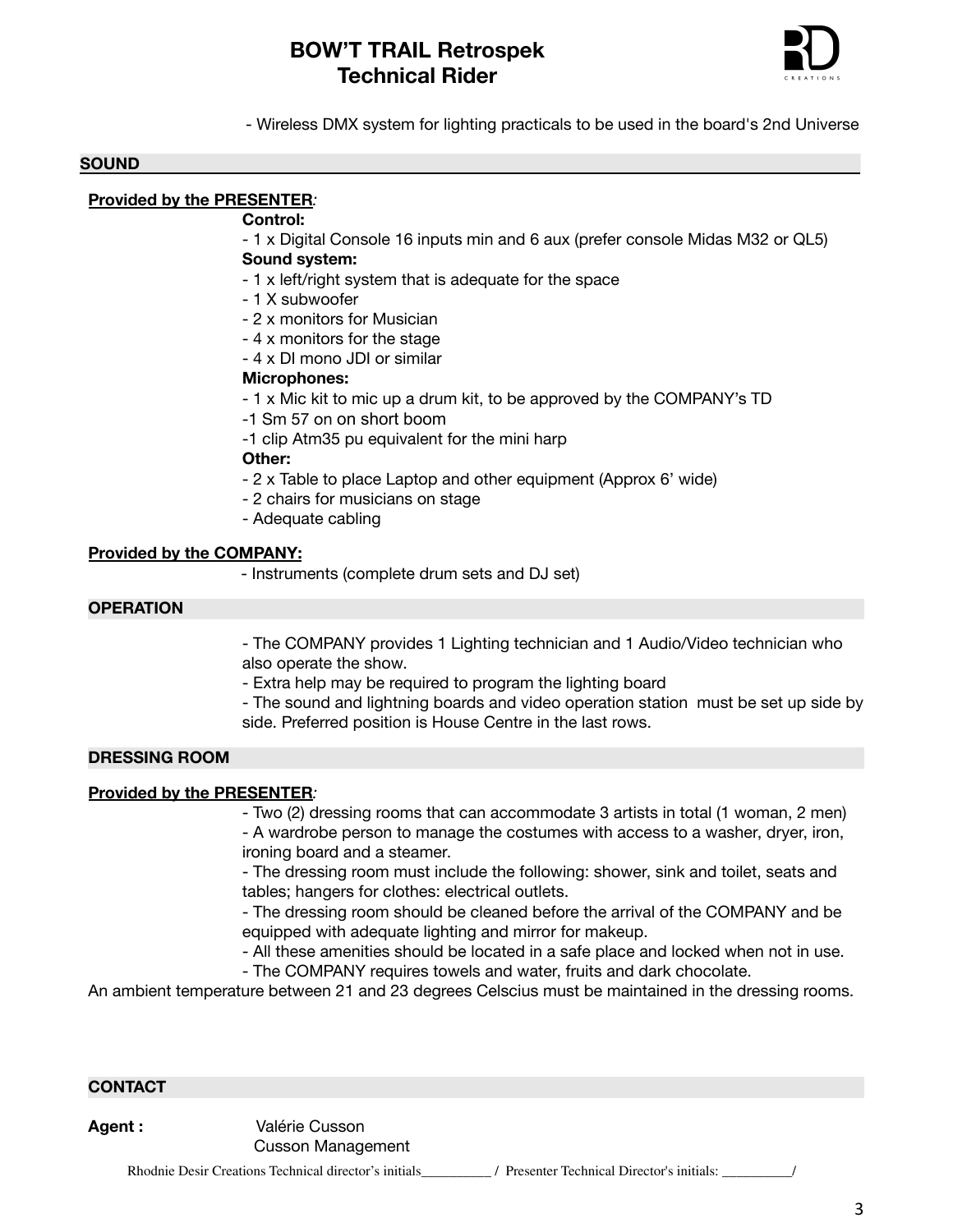

valerie@cussonmanagement.com

Technical Dir. : [prod@rhodniedesir.com](mailto:prod@rhodniedesir.com)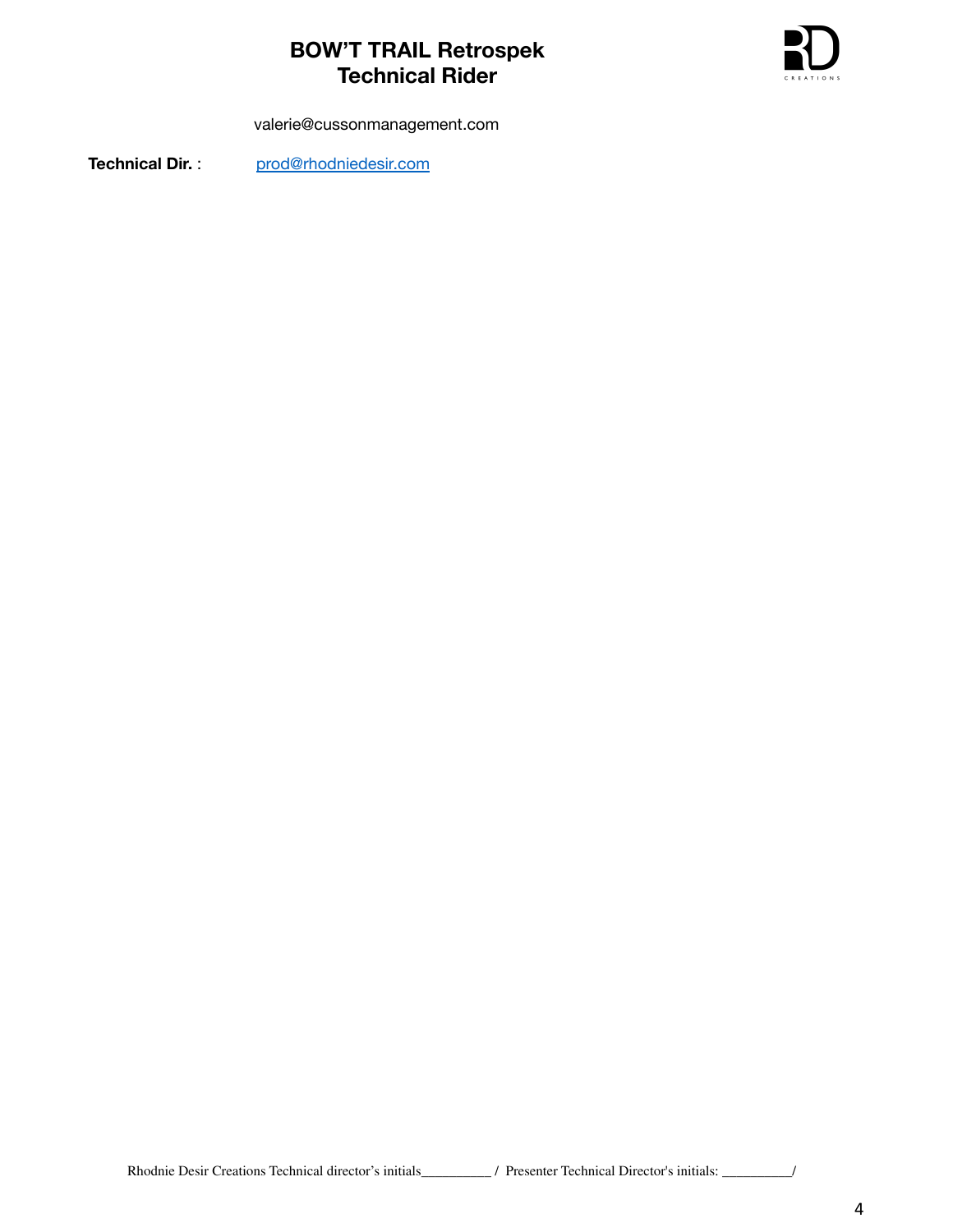

# **Plan's**



PRODUCED BY AN AUTODESK STUDENT VERSION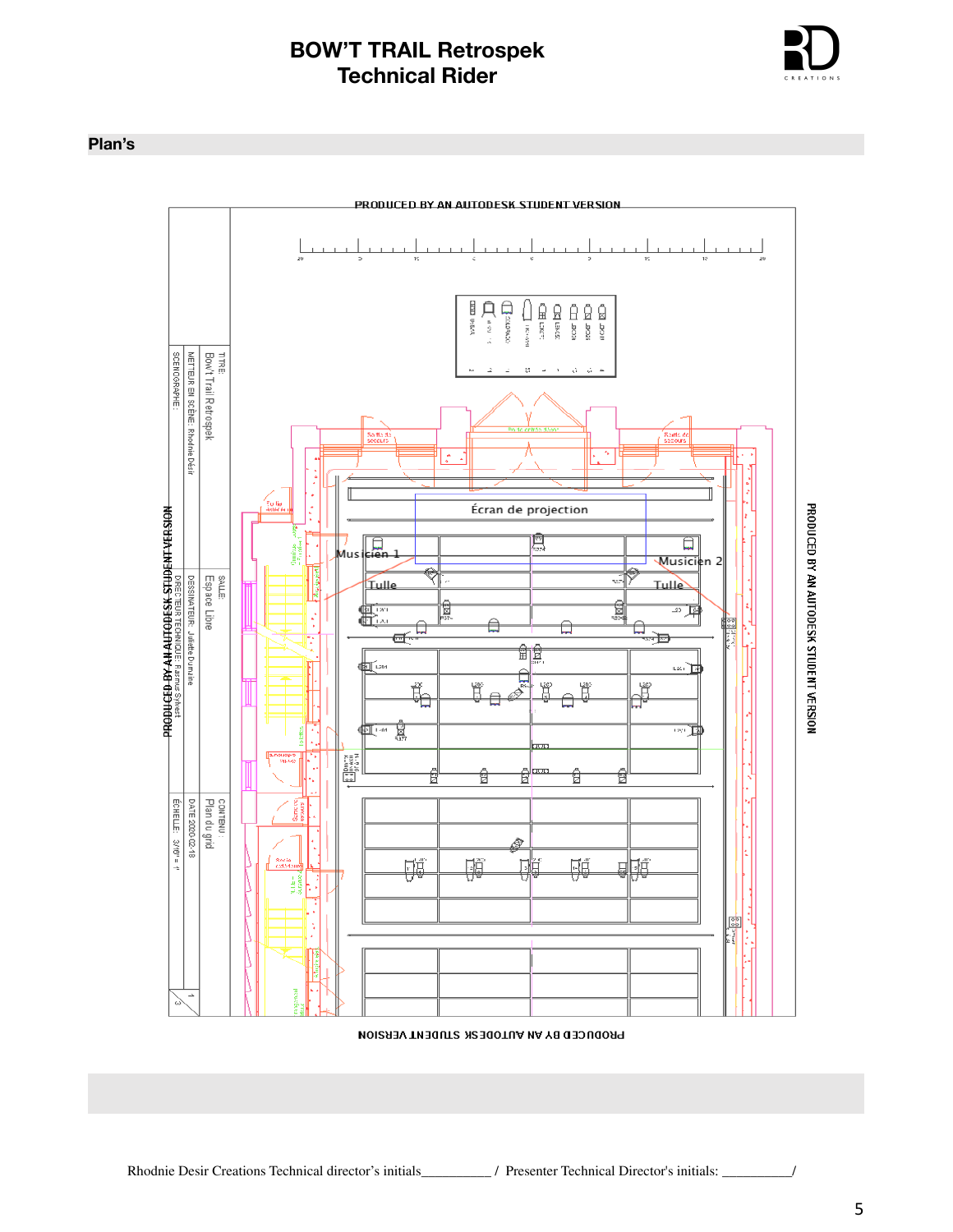



PRODUCED BY AN AUTODE SK STUDENT VERSION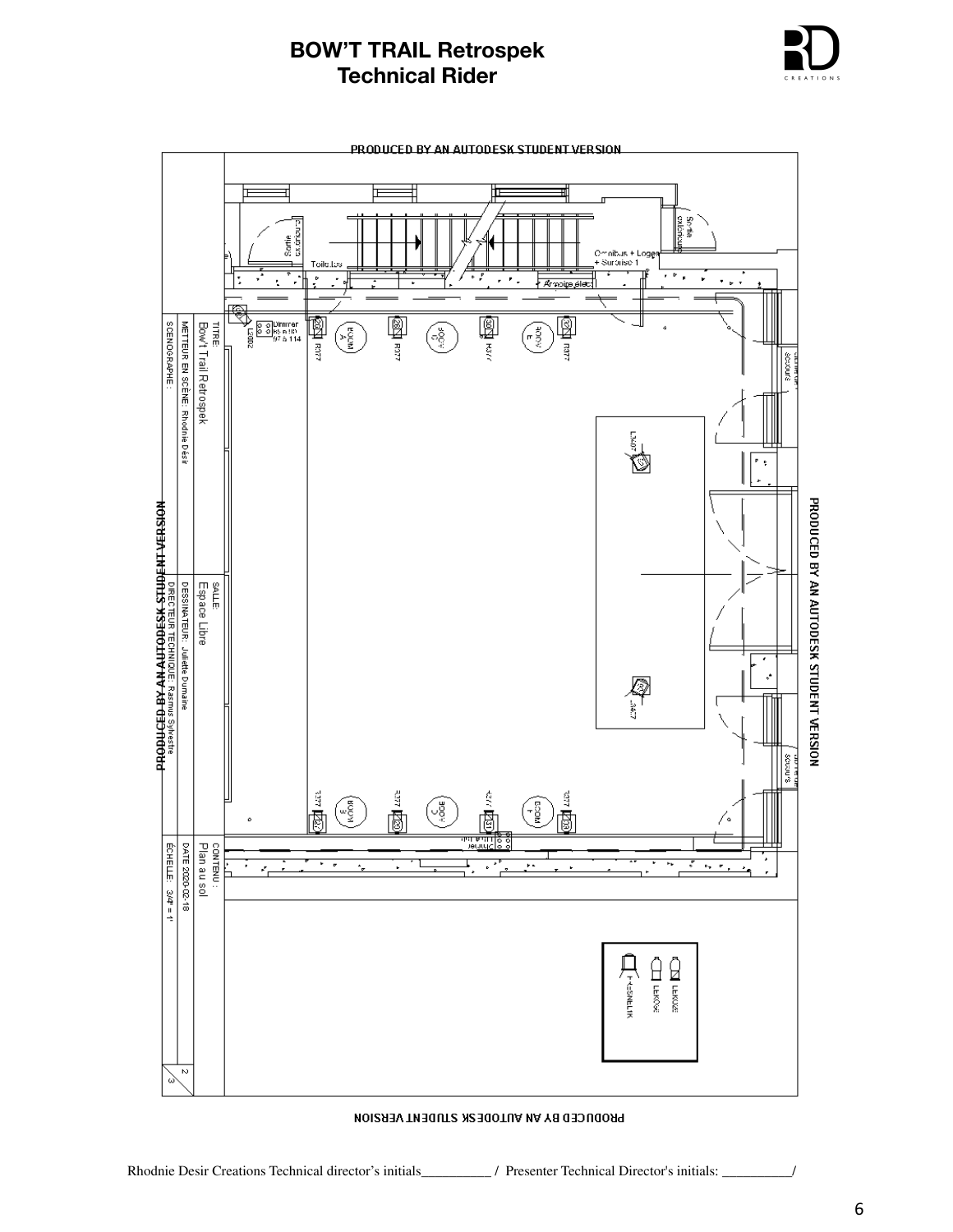

PRODUCED BY AN AUTODESK STUDENT VERSION.  $\overline{\wedge}$ TEKO50 LEKO25/50 TITRE:<br>Bow't Trail Retrospek SCENDGRAPHE METTEUR EN SCÈNE: Rhodnie Désir  $\overline{4}$  $\sim$ ين oj. Т AVANT SCENE BOOM COUPE PRODUCED BY AN AUTODESK STUDENT VERSION PIRECTEUR TECHNIQUE: Rasmus Sylvestre<br>NOIS<del>U IA LIN 3000 LIN VIV AS 000</del>00000 **R4960**  $0027$ ම  $\mathfrak{t}_2$ **BOOM**  $\frac{1}{2}$ **L134**  $\circ$ SALLE.<br>Espace Libre (48 DESSINATEUR: Juliette Dumaine **ARRIERE SCENE** BOOM COUPE **R4960** BOOM D  $\overline{\mathbb{G}}$ F74  $\frac{1}{2}$ R4960 **R4960** js) ၜၟ 44)  $\frac{500}{3}$ ਰੈ BOOM E **BOOM A**  $\sqrt{\frac{2}{2}}$  $f(x) = \sqrt{2}x + 1$ DATE 2020-01-30 contenu :<br>Détail des booms 图2  $\frac{1}{3}$ **L134** මූ E R4960 P4960  $\frac{28}{36}$  $\frac{45}{2}$  $\frac{200}{3}$ BOOM F BOOM B  $\sqrt{\frac{2}{2}}$  $E74$ -134 L134 ඹ ଦ୍ର E  $\omega$ 

PRODUCED BY AN AUTODE SK STUDENT VERSION

7